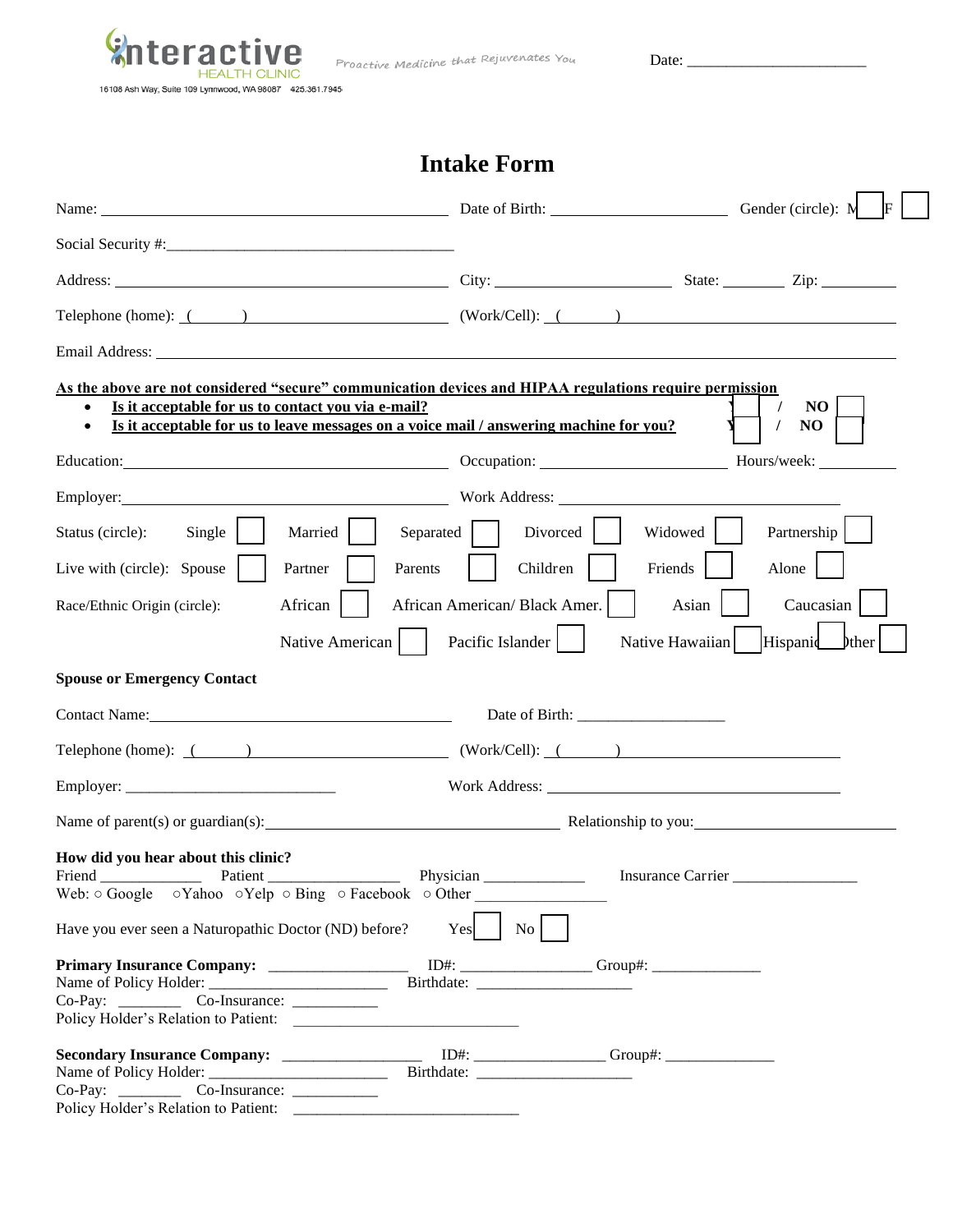### **Current Problem List**

What are your most important health problems? List as many as you can in order of importance and include time of onset.

| $1.$ $\overline{\phantom{a}}$ $\overline{\phantom{a}}$ $\overline{\phantom{a}}$ $\overline{\phantom{a}}$ $\overline{\phantom{a}}$ $\overline{\phantom{a}}$ $\overline{\phantom{a}}$ $\overline{\phantom{a}}$ $\overline{\phantom{a}}$ $\overline{\phantom{a}}$ $\overline{\phantom{a}}$ $\overline{\phantom{a}}$ $\overline{\phantom{a}}$ $\overline{\phantom{a}}$ $\overline{\phantom{a}}$ $\overline{\phantom{a}}$ $\overline{\phantom{a}}$ $\overline{\phantom{a}}$<br>2. $\frac{1}{2}$ $\frac{1}{2}$ $\frac{1}{2}$ $\frac{1}{2}$ $\frac{1}{2}$ $\frac{1}{2}$ $\frac{1}{2}$ $\frac{1}{2}$ $\frac{1}{2}$ $\frac{1}{2}$ $\frac{1}{2}$ $\frac{1}{2}$ $\frac{1}{2}$ $\frac{1}{2}$ $\frac{1}{2}$ $\frac{1}{2}$ $\frac{1}{2}$ $\frac{1}{2}$ $\frac{1}{2}$ $\frac{1}{2}$ $\frac{1}{2}$ $\frac{1}{2}$ |                                              |                                          |                                            |
|--------------------------------------------------------------------------------------------------------------------------------------------------------------------------------------------------------------------------------------------------------------------------------------------------------------------------------------------------------------------------------------------------------------------------------------------------------------------------------------------------------------------------------------------------------------------------------------------------------------------------------------------------------------------------------------------------------------------------------------------------------------------------------------------------|----------------------------------------------|------------------------------------------|--------------------------------------------|
| $\frac{3}{2}$                                                                                                                                                                                                                                                                                                                                                                                                                                                                                                                                                                                                                                                                                                                                                                                    |                                              |                                          |                                            |
| 4.                                                                                                                                                                                                                                                                                                                                                                                                                                                                                                                                                                                                                                                                                                                                                                                               |                                              |                                          |                                            |
| $5.$ $\frac{1}{2}$ $\frac{1}{2}$ $\frac{1}{2}$ $\frac{1}{2}$ $\frac{1}{2}$ $\frac{1}{2}$ $\frac{1}{2}$ $\frac{1}{2}$ $\frac{1}{2}$ $\frac{1}{2}$ $\frac{1}{2}$ $\frac{1}{2}$ $\frac{1}{2}$ $\frac{1}{2}$ $\frac{1}{2}$ $\frac{1}{2}$ $\frac{1}{2}$ $\frac{1}{2}$ $\frac{1}{2}$ $\frac{1}{2}$ $\frac{1}{2}$ $\frac{1}{$                                                                                                                                                                                                                                                                                                                                                                                                                                                                           |                                              |                                          |                                            |
| Please list any current diagnoses:                                                                                                                                                                                                                                                                                                                                                                                                                                                                                                                                                                                                                                                                                                                                                               |                                              |                                          |                                            |
| $1.$ $\overline{\phantom{a}}$                                                                                                                                                                                                                                                                                                                                                                                                                                                                                                                                                                                                                                                                                                                                                                    |                                              |                                          |                                            |
| 2. $\qquad \qquad$                                                                                                                                                                                                                                                                                                                                                                                                                                                                                                                                                                                                                                                                                                                                                                               |                                              | Please mark your areas of pain           |                                            |
| $4. \_$                                                                                                                                                                                                                                                                                                                                                                                                                                                                                                                                                                                                                                                                                                                                                                                          |                                              | Please indicate your CURRENT pain level. |                                            |
| Do you have any known contagious diseases at this time?                                                                                                                                                                                                                                                                                                                                                                                                                                                                                                                                                                                                                                                                                                                                          |                                              |                                          | (No Pain) $0-1-2-3-4-5-6-7-8-9-10$ (Worst) |
|                                                                                                                                                                                                                                                                                                                                                                                                                                                                                                                                                                                                                                                                                                                                                                                                  |                                              |                                          |                                            |
| <b>General Information</b>                                                                                                                                                                                                                                                                                                                                                                                                                                                                                                                                                                                                                                                                                                                                                                       |                                              |                                          |                                            |
| Height: Weight: Weight: Weight one year ago? Maximum weight and when                                                                                                                                                                                                                                                                                                                                                                                                                                                                                                                                                                                                                                                                                                                             |                                              |                                          |                                            |
|                                                                                                                                                                                                                                                                                                                                                                                                                                                                                                                                                                                                                                                                                                                                                                                                  |                                              |                                          |                                            |
| Current on vaccinations? $\left  \frac{1}{\sqrt{2}} \right $ / Choose not to do vaccinations                                                                                                                                                                                                                                                                                                                                                                                                                                                                                                                                                                                                                                                                                                     |                                              |                                          |                                            |
| Are you currently receiving healthcare? $\boxed{\phantom{a}}$<br>If no, are you planning to establish primary care with us?                                                                                                                                                                                                                                                                                                                                                                                                                                                                                                                                                                                                                                                                      | If yes where and from whom?<br>$\frac{1}{2}$ |                                          |                                            |
| When and where did you last receive medical or health care? What was the reason?                                                                                                                                                                                                                                                                                                                                                                                                                                                                                                                                                                                                                                                                                                                 |                                              |                                          |                                            |
| When was your last:                                                                                                                                                                                                                                                                                                                                                                                                                                                                                                                                                                                                                                                                                                                                                                              |                                              |                                          |                                            |
|                                                                                                                                                                                                                                                                                                                                                                                                                                                                                                                                                                                                                                                                                                                                                                                                  |                                              |                                          |                                            |
|                                                                                                                                                                                                                                                                                                                                                                                                                                                                                                                                                                                                                                                                                                                                                                                                  |                                              |                                          |                                            |
| Allergies (Please list ALL your known ALLERGIES (DRUGS, FOOD, INSECTS, ANIMAL, ETC)) and what<br>happens:                                                                                                                                                                                                                                                                                                                                                                                                                                                                                                                                                                                                                                                                                        |                                              |                                          |                                            |
|                                                                                                                                                                                                                                                                                                                                                                                                                                                                                                                                                                                                                                                                                                                                                                                                  |                                              |                                          |                                            |

**Food Reactions:** What foods do you react to and what reactions do you have?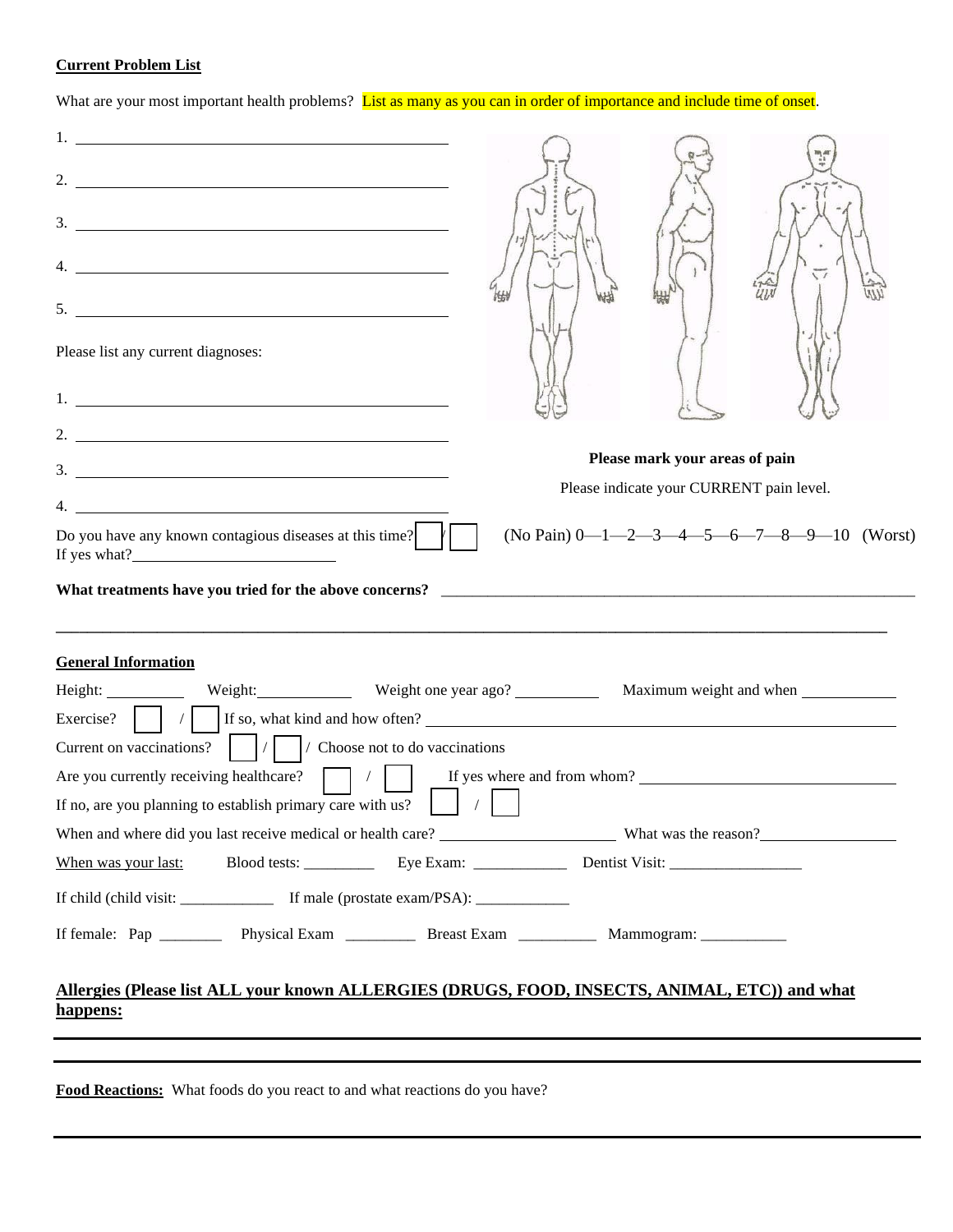**Medication**

|                                     | <b>Family History (Check those that apply)</b><br><b>Brother/Sister</b> |  | <b>Maternal GM</b> | <b>Maternal GF</b>                                                                                                 |  | <b>Paternal GM</b>                                                                                                                                                                                                             | <b>Paternal GF</b> |
|-------------------------------------|-------------------------------------------------------------------------|--|--------------------|--------------------------------------------------------------------------------------------------------------------|--|--------------------------------------------------------------------------------------------------------------------------------------------------------------------------------------------------------------------------------|--------------------|
|                                     |                                                                         |  |                    |                                                                                                                    |  |                                                                                                                                                                                                                                |                    |
|                                     | Year                                                                    |  |                    |                                                                                                                    |  | Year Year New York New York New York New York New York New York New York New York New York New York New York New York New York New York New York New York New York New York New York New York New York New York New York New Y |                    |
| $Year$ $Year$<br>Year               |                                                                         |  |                    |                                                                                                                    |  |                                                                                                                                                                                                                                |                    |
|                                     | $Year$ Pread Press, and Press Pread Press, $Year$                       |  |                    |                                                                                                                    |  |                                                                                                                                                                                                                                |                    |
|                                     |                                                                         |  |                    | Please list any hospitalizations, surgeries or imaging such as X-ray, CAT scans, EEG, EKGs or MRI you have had     |  |                                                                                                                                                                                                                                |                    |
|                                     | <b>Hospitalizations/Surgery/Imaging</b>                                 |  |                    |                                                                                                                    |  |                                                                                                                                                                                                                                |                    |
|                                     |                                                                         |  |                    |                                                                                                                    |  | Starting date                                                                                                                                                                                                                  |                    |
|                                     |                                                                         |  |                    | Starting date                                                                                                      |  |                                                                                                                                                                                                                                |                    |
|                                     |                                                                         |  |                    |                                                                                                                    |  |                                                                                                                                                                                                                                |                    |
|                                     |                                                                         |  |                    |                                                                                                                    |  | Starting date                                                                                                                                                                                                                  |                    |
| <b>Vitamins and Supplementation</b> |                                                                         |  |                    | (Please indicate dose and frequency) Please list all vitamins and supplements you are taking and why               |  |                                                                                                                                                                                                                                |                    |
|                                     |                                                                         |  |                    | Do you have a history of taking antibiotics? $Y / N$ If yes for how long and what for?                             |  |                                                                                                                                                                                                                                |                    |
|                                     |                                                                         |  |                    | If yes for how long and for what?                                                                                  |  |                                                                                                                                                                                                                                |                    |
|                                     |                                                                         |  |                    | Have you taken Aspirin, Ibuprofen, Naproxen or any steroids for a long period of time (3 weeks or longer)? $Y / N$ |  |                                                                                                                                                                                                                                |                    |
|                                     |                                                                         |  |                    |                                                                                                                    |  |                                                                                                                                                                                                                                |                    |
|                                     |                                                                         |  |                    | Starting date                                                                                                      |  |                                                                                                                                                                                                                                |                    |
|                                     |                                                                         |  |                    |                                                                                                                    |  |                                                                                                                                                                                                                                |                    |
|                                     |                                                                         |  |                    |                                                                                                                    |  |                                                                                                                                                                                                                                |                    |

| <b>Diabetes</b>      |  |  |  |  |
|----------------------|--|--|--|--|
| <b>Cancer</b>        |  |  |  |  |
| <b>Heart Disease</b> |  |  |  |  |
| <b>Stroke</b>        |  |  |  |  |
| Autoimmune           |  |  |  |  |
| <b>Other</b>         |  |  |  |  |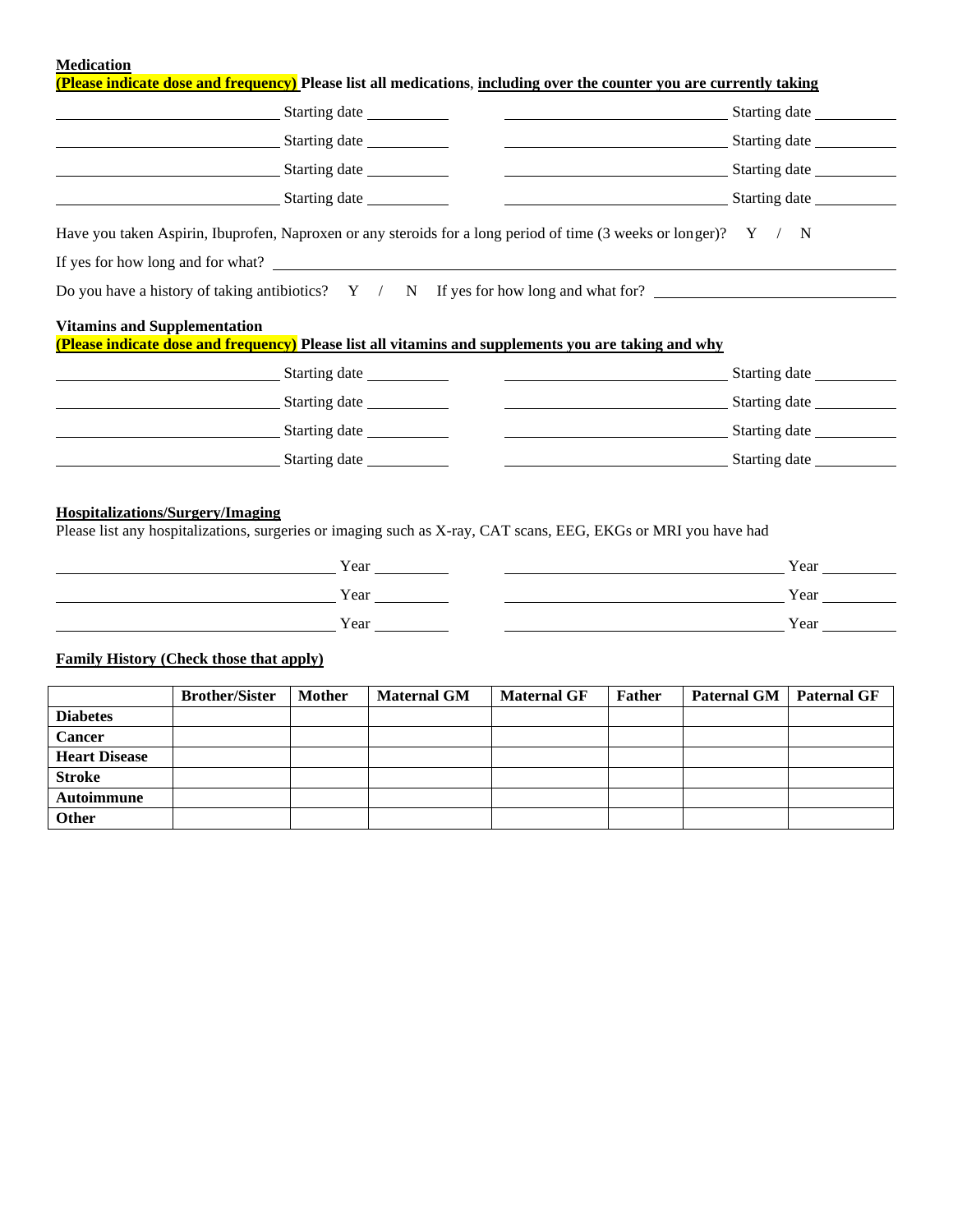# **CONSENT FOR TREATMENT**

As a patient I have the right to be informed about my health condition(s) and recommended treatment. This disclosure is to help me become better informed so that I may make the decision to give, or withhold, my consent as to whether or not to undergo care with Interactive Health Clinic, PLLC having had the opportunity to discuss the potential benefits, risks and hazards involved.

I,  $\blacksquare$ doctors at Interactive Health Clinic, PLLC and/or other licensed Doctors of Naturopathic Medicine serving as backup for doctors of Interactive Health Clinic, PLLC, hereafter called *allied health care provider*. I can request that students and preceptors not be included in my evaluation and treatment.

(Initial) \_\_\_\_\_\_ I acknowledge that the clinic or practice of Interactive Health Clinic, PLLC including its doctor(s) and staff, are distinctly and completely separate from (1) the doctor and or clinic and their staff that referred me, and or (2) the premises of the doctor(s) and or clinic in which care is being rendered.

I understand that I have the right to ask questions and discuss to my satisfaction with any doctor at Interactive Health Clinic, PLLC and/ or with the *allied health care provider* providing backup:

- (1) my suspected diagnosis(es) or condition(s)
- (2) the nature, purpose, goals and potential benefits of the proposed care
- (3) the inherent risks, complications, potential hazards or side effects of treatment or procedure
- (4) the probability or likelihood of success
- (5) reasonable available alternatives to the proposed treatment procedure
- (6) potential consequences if treatment or advice is not followed and/ or nothing is done

I understand that a Naturopathic evaluation and treatment may include, but are not limited to:

- Physical exam (including general, musculoskeletal, EENT, heart and lung, orthopedic and neurological assessments)
- Common diagnostic procedures (including venipuncture, pap smears, diagnostic imaging, laboratory evaluation of blood, urine, stool and saliva)
- Soft tissue and osseous manipulation (including therapeutic massage, deep tissue massage, neuro-muscular technique, naturopathic/osseous manipulation of the spine and extremities, muscle energy technique, visceral manipulation and craniosacral therapy)
- Dietary advice and therapeutic nutrition (including use of foods, diet plans, nutritional supplements and intra-muscular vitamin injections)
- Injection therapies such as but not limited to: Trigger point injection therapy with vitamin substances, Neural Therapy (scar, trigger point, deeper injections with procaine and homeopathic substances), Perineural Injections (Neural Prolotherapy) (subcutaneous, intramuscular, intra-articular, sweet caudal), and Prolotherapy/Prolozone (subcutaneous, intra-muscular, intraarticular, ligaments and tendons), Biological allografts, Platelet rich plasma, and Ozonated Clot Matrix.
- Intravenous therapy (nutrient therapy where fluids with vitamins, minerals, amino acids, botanicals, antioxidant compounds, ozone therapies that are administer by placing a needle in the arm)
- Intravenous and/or oral chelation therapy with substances such as but not limited to (DMPS, EDTA, DMSA, TM)
- Botanical/ herbal medicines/ Homeopathic remedies (prescribing of various therapeutic substances including plant, mineral, and animal materials. Substances may be given in the forms of teas, pills, capsules, creams, powders, tinctures which may contain alcohol, suppositories, pastes, plasters, washes or other forms
- **Sweet Nasal**
- Hydrotherapy (use of hot and cold water, may include transcutaneous electrode stimulation)
- Counseling (including but not limited to visualization for improved lifestyle strategies)
- Over the counter and prescription medications (including only those medications on the Formulary of Washington Naturopathic Physicians)
- Weight loss therapies not limited to, but may include, HCG, Ideal Protein and Ketogenic diet.
- PEMF, Ultrasound and Shockwave

**Potential risks:** Pain, fracture, stroke, dislocation, sprain, discomfort, blistering, minor bruising, discoloration, infections, burns, itching; loss of consciousness and deep tissue injury from needle insertions, topical procedures, heat or frictional therapies, hydrotherapies; allergic reaction to prescribed herbs, supplements, prescription medications; soft tissue or bony injury from physical manipulations; aggravation of pre-existing symptoms.

**Potential benefits:** Restoration of the body's maximal and optimal functioning capacity, relief of pain and other symptoms of disease, assistance with injury and disease recovery, and prevention of disease or its progression.

**(CONTINUE TO THE BACK SIDE)**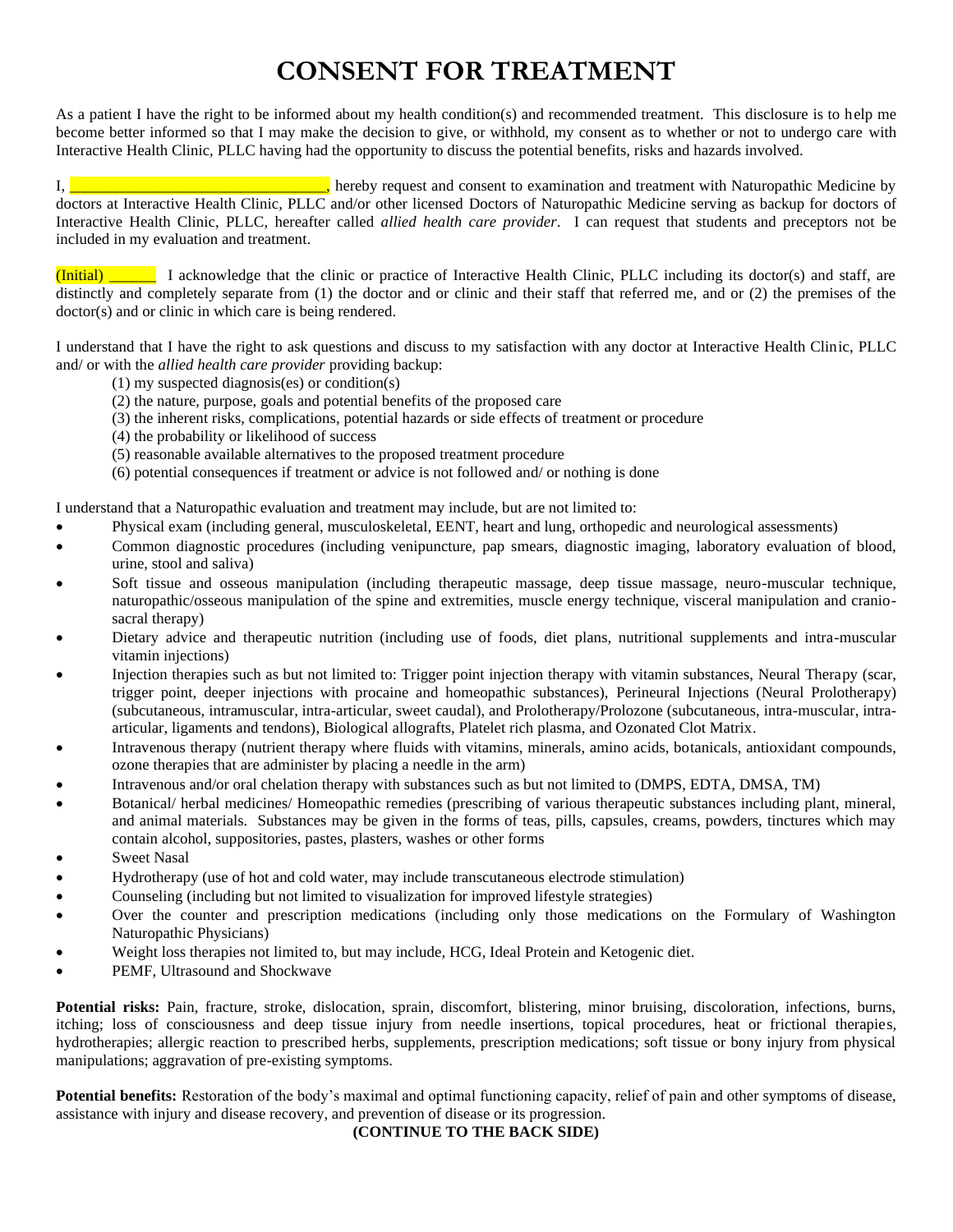**Notice to pregnant women:** All female patients must alert the provider if they have confirmed or suspect pregnancy as some of the therapies prescribed could present a risk to the pregnancy. Labor- stimulating techniques or any labor-inducing substances will not be used unless the treatment is specifically for the induction of labor and any treatment intended to induce labor requires a signed letter from a primary care provider authorizing or recommending such treatment.

**Notice to individuals with bleeding disorders, pacemakers, and/ or cancer.** For your safety it is vital to alert your provider, of these conditions.

#### **Please Read And Initial:**

**\_\_\_\_\_\_\_** I understand that doctors at Interactive Health Clinic, PLLC are not licensed to prescribe any controlled substances other than Tylenol III (codeine) or Testosterone.

\_\_\_\_\_\_\_ I understand that doctors at Interactive Health Clinic, PLLC will only prescribe medications that are in the best interest of myself, the patient. Appropriate referrals will be provided to manage my prescriptive medication needs.

\_\_\_\_\_\_\_ I understand the US Food and Drug Administration has not approved nutritional, herbal, homeopathic substances, bioidentical hormones, biological allograft/stem cells, injection therapies or nutrient infusion therapies; however these have been used widely in Europe, China and the USA for years.

\_\_\_\_\_\_\_ I understand that doctors at Interactive Health Clinic, PLLC are not licensed as psychologist or psychiatrist. Counseling services are provided for the support of improved lifestyle strategies.

\_\_\_\_\_\_\_ I understand that doctors at Interactive Health Clinic, PLLC offer many therapies that are considered purely investigational/experimental.

\_\_\_\_\_\_\_ I understand that doctors at Interactive Health Clinic, PLLC offer many integrative oncology therapies that are considered purely investigational/experimental. Interactive Health Clinic does not ensure cure of any disease and encourages the you to work with your oncologist.

I do not expect Interactive Health Clinic, PLLC and/or any *allied health care provider* to be able to anticipate and explain all of the risks and complications, and I wish to rely on the provider to exercise all judgment during the course of the procedure based on the known facts. I also understand that it is my responsibility to request that the doctor at Interactive Health Clinic, PLLC explain therapies and procedures to my satisfaction. I further acknowledge that no guarantee of services have been made to me concerning the results intended from any treatment provided to me. By signing below, I acknowledge that I have been provided ample opportunity to read this form or that it has been read to me. I understand that I am responsible for knowing where my personal items are at all times while in the office and if I choose to remove or place any of my personal items I am voluntarily and Interactive Health Clinic, PLLC and its associated doctors are NOT responsible or liable for any lost, stolen, or misplaced items. I understand all of the above and give my oral and written consent to the evaluation and treatment. I intend this as a consent form to cover the entire course of treatments for my present condition and any future conditions for which I seek treatment

\_\_\_\_\_\_\_\_\_\_\_\_\_\_\_\_\_\_\_\_\_\_\_\_\_\_\_\_\_\_\_\_\_\_\_\_\_\_\_ \_\_\_\_\_\_\_\_\_\_\_\_\_\_\_\_\_\_\_\_\_\_\_\_\_\_\_\_\_\_\_\_\_\_\_\_\_\_\_\_\_\_\_ Printed Name of Patient Signature of Patient Signature of Patient \_\_\_\_\_\_\_\_\_\_\_\_\_\_\_\_\_\_\_\_\_\_\_\_\_\_\_\_\_\_\_\_\_\_\_\_\_\_\_ \_\_\_\_\_\_\_\_\_\_\_\_\_\_\_\_\_\_\_\_\_\_\_\_\_\_\_\_\_\_\_\_\_\_\_\_\_\_\_\_\_\_\_ Printed Name of Guardian Signature of Guardian \_\_\_\_\_\_\_\_\_\_\_\_\_\_\_\_\_\_\_\_\_\_\_\_\_\_\_\_\_\_\_\_\_\_\_\_\_\_\_ \_\_\_\_\_\_\_\_\_\_\_\_\_\_\_\_\_\_\_\_\_\_\_\_\_\_\_\_\_\_\_\_\_\_\_\_\_\_\_\_\_\_\_ Date Signed **Print Provider's Name**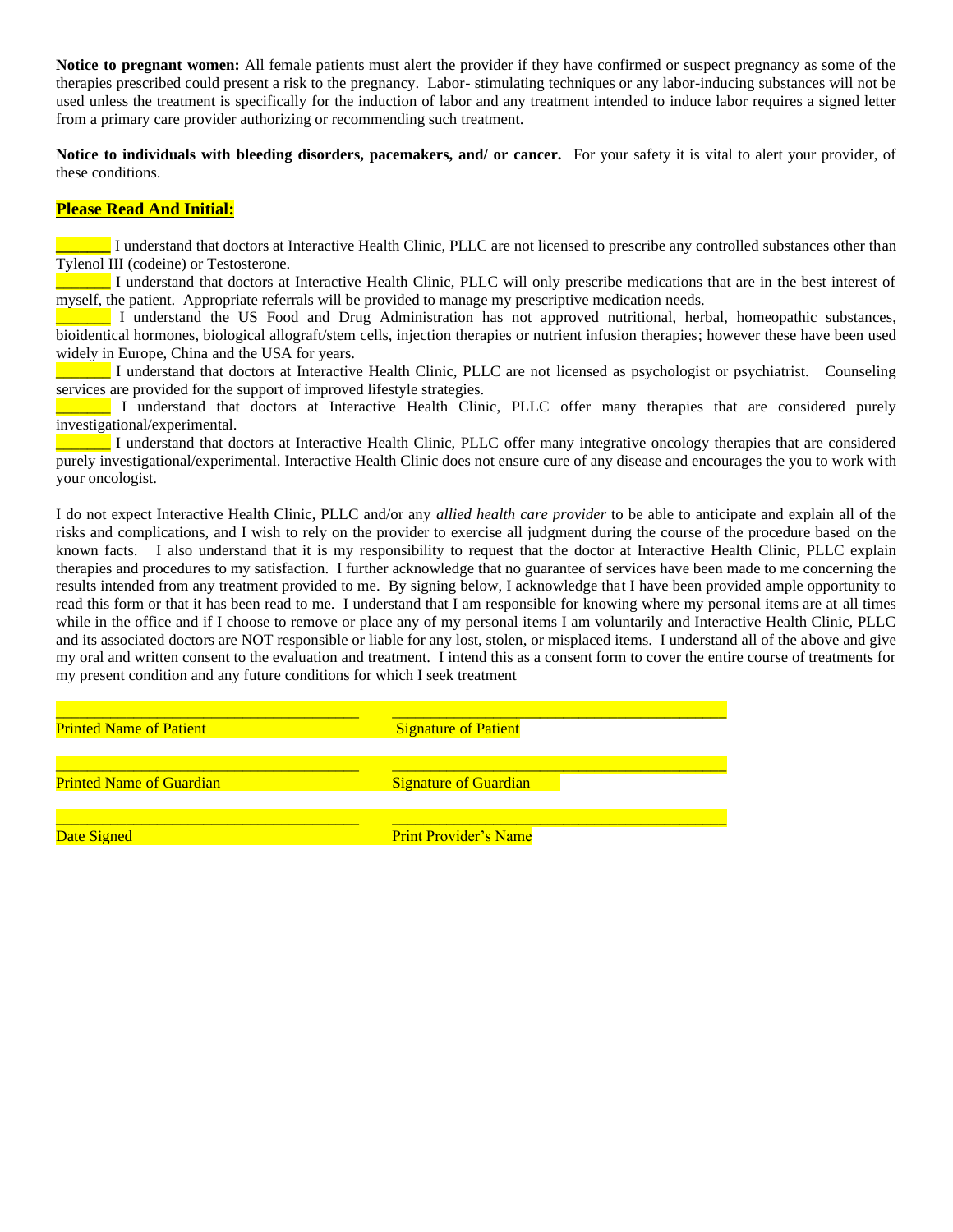## **FINANCIAL AGREEMENT**

Welcome to Interactive Health Clinic. We look forward to providing your health care needs. We encourage your questions and participation in all aspects of your care. **MEDICARE DOES NOT COVER SERVICES OR SUPPLIES PROVIDED IN THIS OFFICE.**

**\_\_\_\_\_(Initial) Visits:** Naturopathic office visits vary depending on time and complexity. Allow up to 50 minutes for the first visit and up to 25 minutes for return visits. For an estimate on pricing please contact our office. **All office visits that exceed the allotted time will be assessed an extended visit charge. Insurance coverage for extended visits varies. Consult with your insurance to determine your coverage.**

**\_\_\_\_\_(Initial) Credit Card ON File:** A credit card on file will be required to schedule visits. See credit card form.

**\_\_\_\_\_(Initial) Email and Electronic Medical Records Messaging:** Email is a convenient way to get questions answered in lieu of coming in for an appointment. **PLEASE NOTE:** Emails are **NOT** covered by insurance and are **NOT** considered secure means of communication. EMR messages are secure but don't replace a visit with the physician. Emails/EMR messaging are complimentary for scheduling, confirmation of dosage, billing, etc. **1 complimentary message between visits** pertaining to quick yes/no or quick questions between visits with the doctor is permitted. Additional message will be billed accordingly OR will fall under the guidelines of the membership. Inquire about membership package if further support is needed.

The following fee schedule applies to those who wish to pay per occurrence versus membership:

● 3 to 10 minutes: \$200 ● 11 to 20 minutes: \$250 ● 21 to 30 minutes: \$350 ● 30 to 50 minutes: \$450

**\_\_\_\_\_(Initial) Prior Authorizations:** These are becoming more prevalent and takes extended amounts of time and money that our office does not have the resources for. Any prior authorizations that take over 10 minutes of our office staffs time will be billed at \$150 per hour to you the patient and is NOT insurance reimbursable. You can actively participate in this process to avoid fees.

**\_\_\_\_\_(Initial) Legal Paperwork, Letters, and Forms:** These are complimentary if associated directly with a visit. Forms outside of the clinic visit will be billed \$20 for the first page and \$10 per additional page.

**\_\_\_\_\_(Initial) Cancellation Policy:** New patients will be charged a \$100 fee with late cancellations less than 72 hours, return patients will be charged a \$100 fee with late cancellations (within 24 hours). The full fee will be charged for same day cancellations or if no notice is received before the appointment time. Missed IVs that have been mixed prior to your arrival will be charged the full amount of the infusion. IV bags are mixed accordingly in the morning at 9 am.

#### **\_\_\_\_\_(Initial) Prescription or Supplement Refills:**

If you need a refill on a prescription that you received from a pharmacy, please call your pharmacy and have them fax us a refill request. If you need a refill on supplements that you received from our office, please email [info@interactivehealthclinic.com](mailto:info@interactivehealthclinic.com) and someone will follow up with you within 72 hours. Visits and labs may be required to refill specific prescriptions. Memberships will have expedited refills during that business day.

**\_\_\_\_\_(Initial) Payment:** Payment for visit co-pays and/or medication, supplements, supplies is due at time of service made by credit card (Visa and MasterCard ONLY), cash, or check. If you are a cash patient, a Time of Service discount of 10% will be applied only on the day of service. If payment occurs after the date of service, the discount will be removed. If medications/supplements are mailed to you, a postage and handling fee will be added to the cost. Refunds or exchanges are given on unopened items in re-sellable condition if returned within 30 days. No refunds or exchanges will be given of opened items. Refunds are NOT provided on Special Order Supplements that are not commonly stocked. Returned checks, declined cards or rejections due to not informing the office of changes in insurance coverage will be subject to a \$50.00 NSF fee. You are responsible for all balances due that are not covered by your insurance company. Any ongoing bills that are not paid within 30 days are subjected to 12% per year (1% per month) interest charges. Outstanding balances greater than 120 days will be turned over to a collection agency unless prior arrangements have been made in writing. If Interactive Health Clinic assigns your account to a collection agency, you will be responsible for any collection fees.

#### **I HEREBY ACKNOWLEDGE THAT I AM FINANCIALLY RESPONSIBLE FOR PAYMENT OF ALL SERVICES RENDERED, LABS ORDERED, AND THAT I AM SUBJECT TO ALL FINANCIAL TERMS LISTED BELOW. ALL THERAPIES AT INTERACTIVE HEALTH CLINIC ARE CONSIDERED INVESTIGATIONAL/EXPERIMENTAL AND CAN BE DENIED BY INSURANCE COVERAGE.**

*I understand that all co-pays and medications are due at the time of service and that I am financially responsible for all charges whether or not they are paid by my insurance. I understand that excessively overdue accounts will be forwarded to an outside collection agency and I will be responsible for any fees generated as a result of collection efforts. I understand that some third-party payers may require that my medical information, including copies of treatment notes, be submitted along with requests for payment. I hereby authorize Interactive Health Clinic, PLLC (and all physicians working with Interactive Health Clinic, PLLC) to release all medical information necessary to secure payment of benefits from the third-party payers specified above, and I authorize the use of this signature on all related submissions. I understand that this information may include medical information related to drug and alcohol abuse, sexually transmitted diseases, HIV/AIDS and mental health. I understand that this authorization shall remain valid without expiration unless expressly revoked by me in writing.*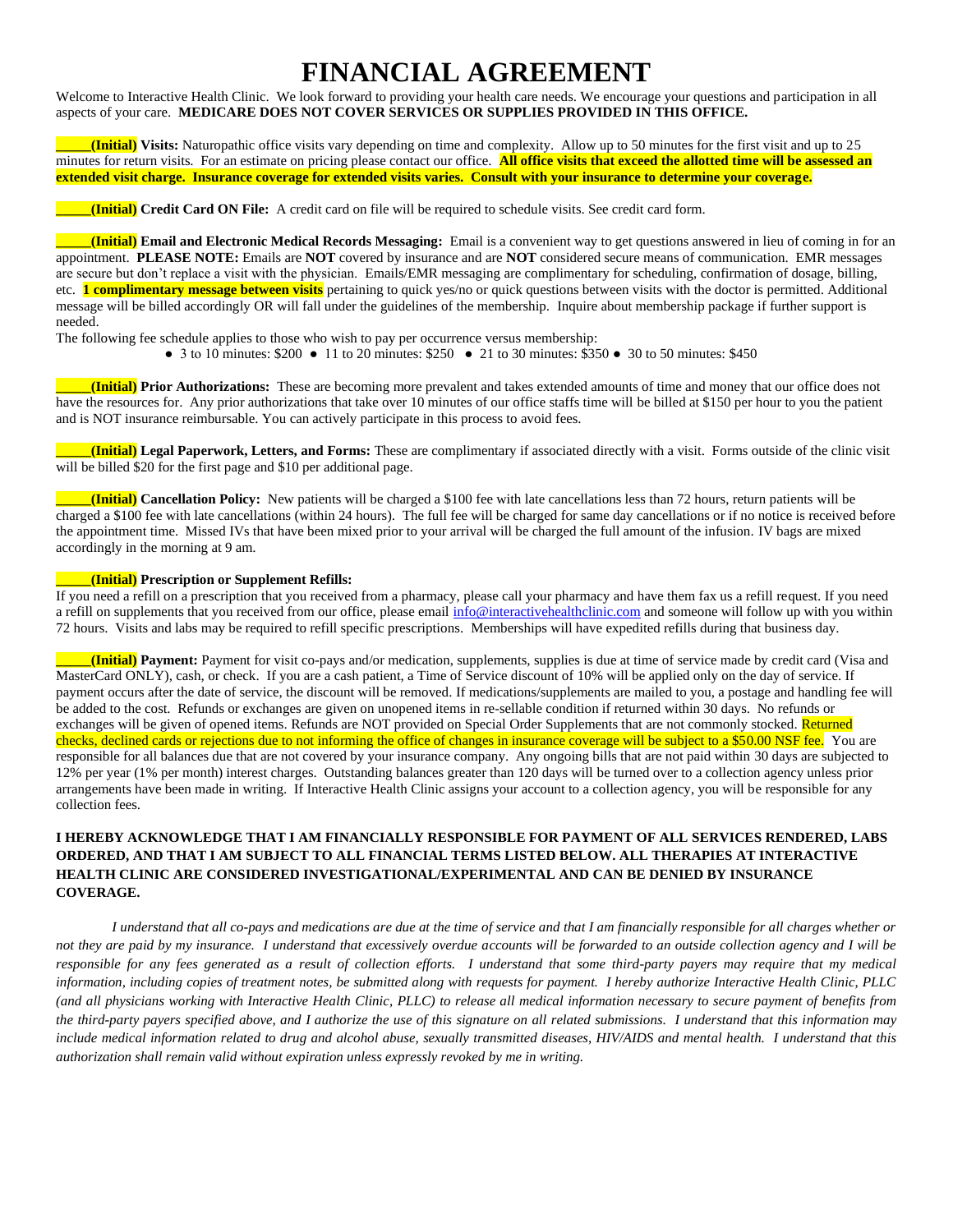

Your Natural Path to Lifelong Health

## **Acknowledgement of Non-Insurance Coverage for Services Rendered**

I agree, and it has been explained to me, that the following services performed at the Interactive Health Clinic are not generally considered and accepted with respect to insurance coverage with the exception of the infusion portion of iron infusions. Usual and customary Evaluation and Management or other medically necessary services may be billable to my insurance dependent upon my particular plan, but IV / Injection services and supplies, supplements and other supplies such as Kinesio Tape cannot be billed. I understand that most insurance carriers cover an inferior and less safe Iron IV product. The clinic purchases a superior Iron IV product that is twice the cost of the inferior iron; therefore, I agree to pay the Iron supplies to cover the cost. This is not a profit driven cost, this is for patient safety.

I understand that this requires my payment in full for all IV / Injection services, supplies, supplements and I additionally understand that I may not attempt to bill my own insurance company for any of these services.

I (Print Name) **EXECUTE:** The above defined financial policies of Interactive Health Clinic, PLLC (and all physicians/doctors associated). In the case of default of payment, I am responsible for full payment of the balance, interested accrued, and any collection costs and legal fees incurred to collect this account. I have filled out and understand the scope and limitations of my insurance coverage and agree to pay all fees not covered by my insurance plan. I, the undersigned, have read, understand, and accept the information and conditions hereby specified**. I AM FULLY RESPONSIBLE FOR ALL COSTS INCLUDING LABS, VISITS, OR TREATMENT PROCEDURES THAT ARE PERFORMED AT INTERACTIVE HEALTH CLINIC. INCLUDING ALL COSTS DENIED BY MY INSURANCE.** 

 $\mathcal{L}$ 

Patient's Print and Signature Date Date Date

 $\overline{\phantom{a}}$  , and the contract of the contract of the contract of the contract of the contract of the contract of the contract of the contract of the contract of the contract of the contract of the contract of the contrac

Person responsible if other than Patient – Please Print and Signature Date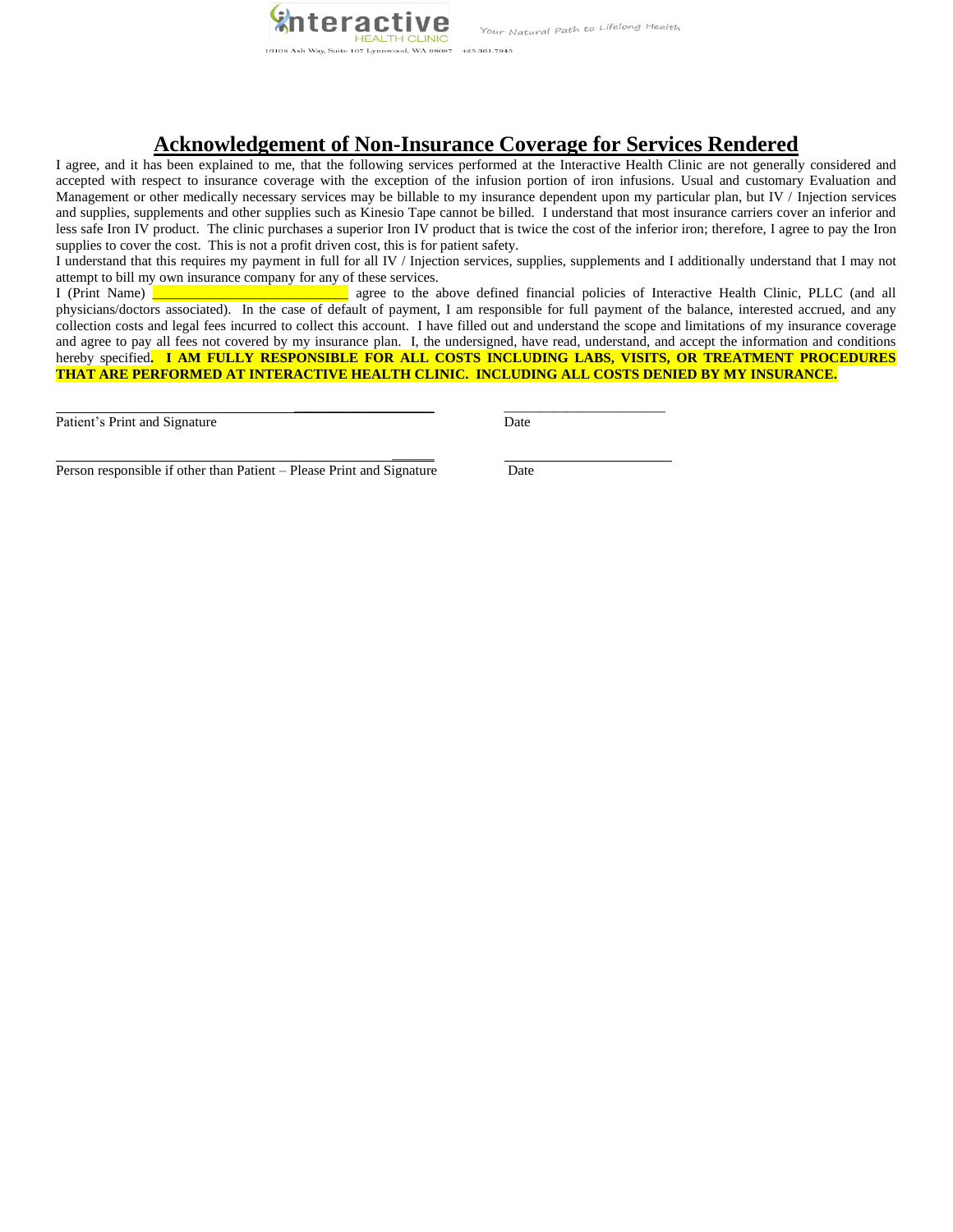## **FOR YOUR INFORMATION ONLY YOU DO NOT NEED TO FILL THIS OUT.**

### **Patient Responsibility and Insurance Information Form**

We understand that it can be difficult to determine the cost of your insurance plan and they may not always cover our services. The purpose of this form is to help you fully understand your health insurance package and enable you to get the most from it.

Some policies have deductibles; this is the amount you pay on a claim(s) before your insurance begins paying. Some have in-network benefits that are covered at a higher percentage than out-of-network benefits (which may have a substantial deductible).

Please call your insurance company and fill out the following information. By understanding your benefits you will understand the scope and limitations of your coverage. You will reduce surprise costs as you are solely responsible for any services not covered under your specific insurance plan.

|    | <b>Naturopathic Benefits:</b>                 |                                                                                  |  |  |  |
|----|-----------------------------------------------|----------------------------------------------------------------------------------|--|--|--|
|    |                                               | 1. Do I have naturopathic doctor coverage? (circle) Yes / No                     |  |  |  |
|    |                                               | 2. What percent does insurance cover?                                            |  |  |  |
|    |                                               | 3. What percent am I responsible for?                                            |  |  |  |
|    | 4. Is a referral required? (circle) Yes/No    |                                                                                  |  |  |  |
| 5. |                                               | Do I have a co-pay? (circle) Yes/No (If yes what is my co-pay) ________          |  |  |  |
| 6. |                                               | Do I have a deductible? (circle) Yes/No (If yes how much) ________               |  |  |  |
|    |                                               | 7. Has my deductible been met? (circle) Yes/No (if yes how much) _________       |  |  |  |
|    |                                               | 8. Do I have preventative care coverage? (circle) Yes/No                         |  |  |  |
|    |                                               | 9. Does this include routine lab work with "V" codes? (circle) Yes/No            |  |  |  |
|    | 10. Are there any exclusions? (circle) Yes/No |                                                                                  |  |  |  |
|    |                                               | 11. Do I have a coinsurance? (circle) Yes/No (if yes what is my max) ___________ |  |  |  |
|    | <b>Diagnostic Testing</b>                     |                                                                                  |  |  |  |
|    |                                               | 1. Am I covered for diagnostic testing? (circle) Yes/No                          |  |  |  |
|    |                                               | 2. What percent does insurance cover?                                            |  |  |  |
|    |                                               | 3. What percent am I responsible for? __________                                 |  |  |  |
|    | 4. Is referral required? (circle) Yes/No      |                                                                                  |  |  |  |
| 5. |                                               | Do I have a deductible? (circle) Yes/No (if yes what is my deductible) ________  |  |  |  |
| 6. |                                               | Has my deductible been met? (circle) Yes/No (if yes how much) _______            |  |  |  |
|    |                                               | 7. Are there any restrictions for testing? (circle) Yes/No                       |  |  |  |
| 8. | Are there any exclusions? (circle) Yes/No     |                                                                                  |  |  |  |
| 9. |                                               | Do I have a coinsurance? (circle) Yes/No (if yes what is my max) _______________ |  |  |  |
|    |                                               |                                                                                  |  |  |  |

If you have insurance through someone else (your spouse, parent, other) and your name is not on the insurance card, please fill out the following for the main person on the policy:

| Name:                                                 | Birth date: |       |  |  |  |
|-------------------------------------------------------|-------------|-------|--|--|--|
| Address (if different from yours):                    |             |       |  |  |  |
| Employer:                                             |             |       |  |  |  |
|                                                       |             |       |  |  |  |
| What was the name of the representative I spoke with: |             | Date: |  |  |  |

**Please be aware that this is not a guarantee of payment. If an insurance company gives you inaccurate information, they may not honor the benefits that were quoted. Your insurance may not pay for tests or other services that may be needed for your best treatment. Doctors at Interactive Health Clinic will discuss these labs and services with you ahead of time whenever possible. By signing below, you are agreeing to pay for any testing or services that are not covered by your insurance policy and you are agreeing to not hold Interactive Health Clinic responsible for payment of non-covered services.**